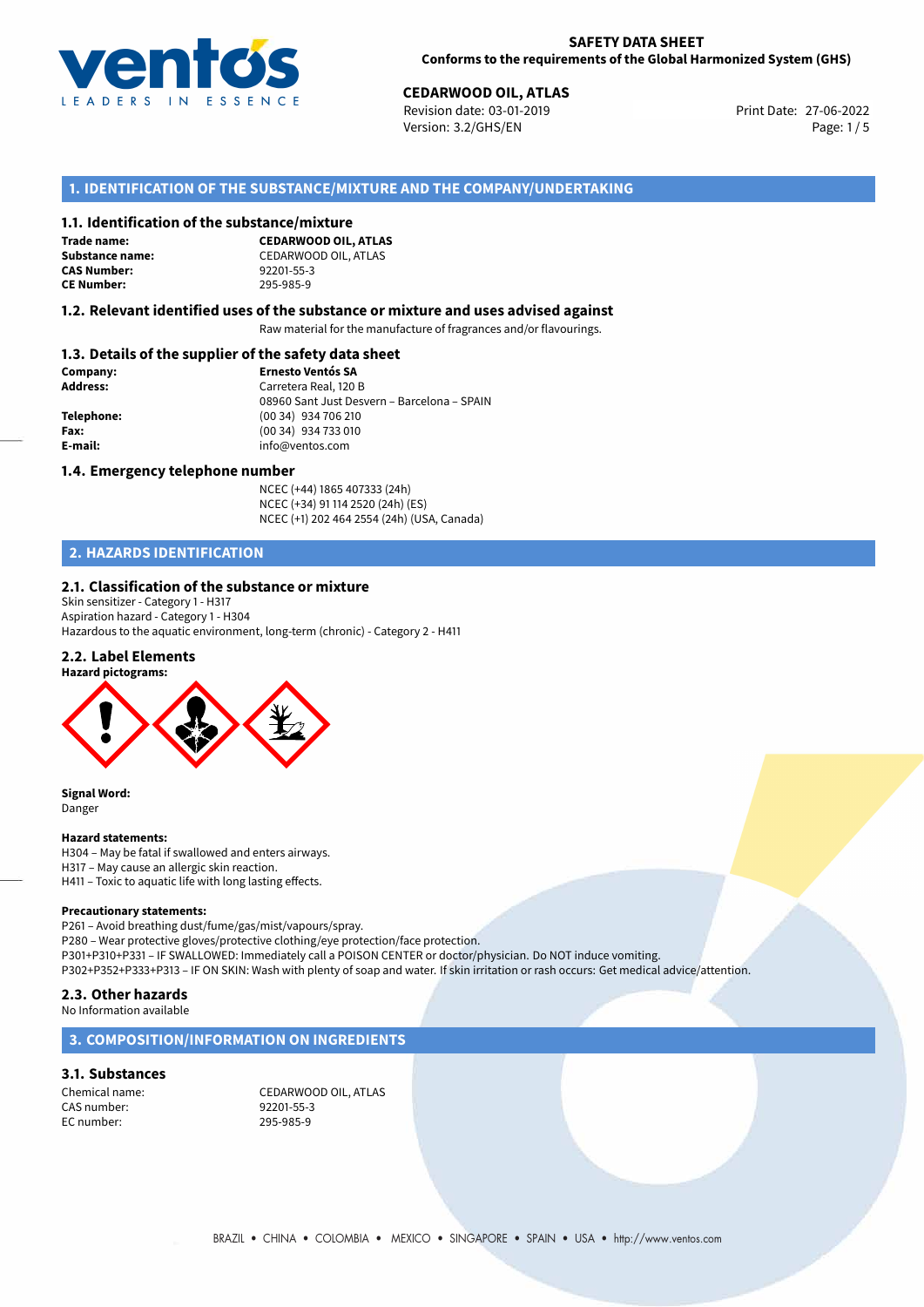

Revision date: 03-01-2019 Version: 3.2/GHS/EN Page: 2 / 5

#### **Hazardous constituents:**

| <b>Chemical Name</b> | % (w/w)       | <b>CAS No</b><br><b>EC No</b> | <b>Classification according to GHS</b>                                                                                                                                                                                                                                                              |
|----------------------|---------------|-------------------------------|-----------------------------------------------------------------------------------------------------------------------------------------------------------------------------------------------------------------------------------------------------------------------------------------------------|
| ALPHA-BISABOLENE     | $>1$ ; $<$ 10 | 17627-44-0<br>241-610-9       | Skin Irritant - Category 2 - H315<br>Skin sensitizer - Category 1B - H317<br>Aspiration hazard - Category 1 - H304                                                                                                                                                                                  |
| LONGIFOLENE          | $>0.1$ ; <1   | 475-20-7<br>207-491-2         | Skin Irritant - Category 3 - H316<br>Skin sensitizer - Category 1B - H317<br>Aspiration hazard - Category 1 - H304<br>Hazardous to the aquatic environment, short-term (acute) - Category 1 - H400<br>Hazardous to the aquatic environment, long-term (chronic) - Category 1 - H410<br>M-Factor: 10 |

[See the full text of the hazard statements in section 16.](#page-4-0)

## **3.2. Mixtures**

Not applicable.

## **4. FIRST-AID MEASURES**

#### **4.1. Description of necessary first aid measures**

| Ingestion:    | Rinse mouth with water.                                                                                               |
|---------------|-----------------------------------------------------------------------------------------------------------------------|
|               | Obtain medical advice.                                                                                                |
|               | Keep at rest. Do not induce vomiting.                                                                                 |
| Eye contact:  | In case of contact with eyes, rinse immediately with plenty of water for at least 15 minutes and seek medical advice. |
| Inhalation:   | Remove person to fresh air and keep at rest.                                                                          |
|               | Seek immediate medical advice.                                                                                        |
| Skin contact: | Take off immediately all contaminated clothing.                                                                       |
|               | Thoroughly wash affected skin with soap and water.                                                                    |
|               | Seek medical attention if symptoms persist.                                                                           |

### **4.2. Most important symptoms and effects, both acute and delayed**

No information available.

#### **4.3. Indication of any immediate medical attention and special treatment needed**

No information available.

### **5. FIRE-FIGHTING MEASURES**

#### **5.1. Extinguishing Media**

Water spray, carbon dioxide, dry chemical powder or appropriate foam. For safety reasons do not use full water jet.

#### **5.2. Special hazards arising from the substance or mixture**

Known or Anticipated Hazardous Products of Combustion: Emits toxic fumes under fire conditions.

#### **5.3. Advice for firefighters**

High temperatures can lead to high pressures inside closed containers. Avoid inhalation of vapors that are created. Use appropriate respiratory protection. Do not allow spillage of fire to be poured into drains or watercourses. Wear self-contained breathing apparatus and protective clothing.

## **6. ACCIDENTAL RELEASE MEASURES**

## **6.1. Personal precautions, protective equipment and emergency procedures**

Evacuate surronding areas. Ensure adequate ventilation. Keep unnecessary and unprotected personnel from entering. Do not breathe vapor/spray. Avoid contact with skin and eyes. Information regarding personal protective measures: see section 8.

#### **6.2. Environmental precautions**

To avoid possible contamination of the environment, do not discharge into any drains, surface waters or groundwaters.

#### **6.3. Methods and materials for containment and cleaning up**

Cover with an inert, inorganic, non-combustible absorbent material (e.g. dry-lime, sand, soda ash). Place in covered containers using non-sparking tools and transport outdoors. Avoid open flames or sources of ignition (e.g. pilot lights on gas hot water heater). Ventilate area and wash spill site after material pickup is complete.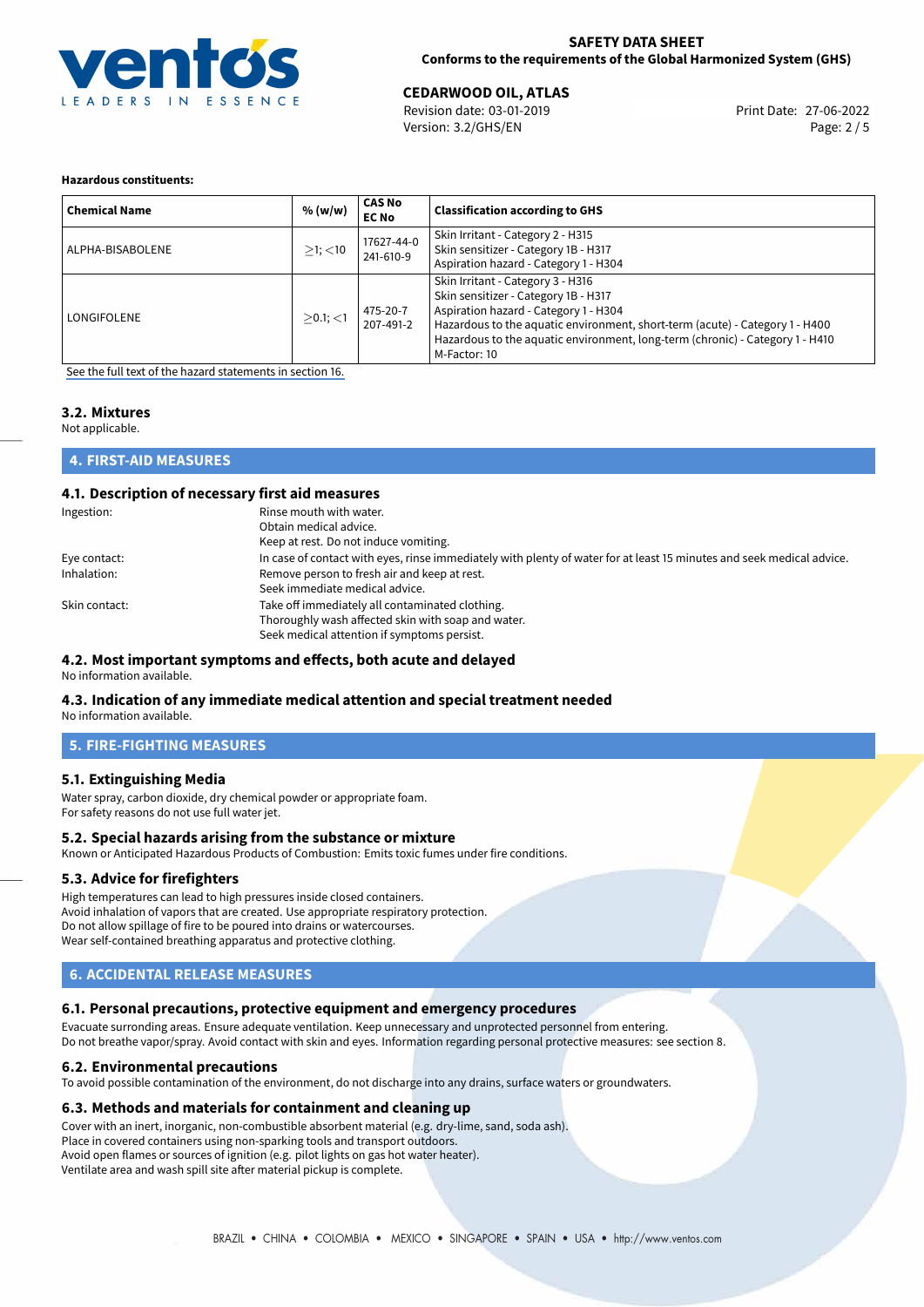

Revision date: 03-01-2019 Version: 3.2/GHS/EN Page: 3 / 5

## **6.4. Reference to other sections**

Information regarding exposure controls, personal protection and disposal considerations can be found in sections 8 and 13.

#### **7. HANDLING AND STORAGE**

#### **7.1. Precautions for safe handling**

Do not store or handle this material near food or drinking water. Do not smoke. Avoid contact with the eyes, skin and clothing. Wear protective clothing and use glasses. Observe the rules of safety and hygiene at work. Keep in the original container or an alternative made from a compatible material.

## **7.2. Conditions for safe storage, including any incompatibilities**

Store in tightly closed and preferably full containers in a cool, dry and ventilated area, protected from light. Keep away from sources of ignition (e.g. hot surfaces, sparks, flame and static discharges). Keep away from incompatible materials (see section 10).

#### **7.3. Specific end use(s)**

No information available.

## **8. EXPOSURE CONTROLS AND PERSONAL PROTECTION**

#### **8.1. Control parameters**

Components with occupational exposure limits: None known.

#### **8.2. Exposure controls**

Measures should be taken to prevent materials from being splashed into the body. Provide adequate ventilation, according to the conditions of use. Use a mechanical exhaust if required.

#### **8.3. Individual protection measures, such as personal protective equipment**

| Eye/Face protection:             | Chemical safety goggles are recommended. Wash contaminated goggles before reuse.                                                      |  |  |
|----------------------------------|---------------------------------------------------------------------------------------------------------------------------------------|--|--|
| Hand Protection:                 | Chemical-resistant gloves are recommended. Wash contaminated gloves before reuse.                                                     |  |  |
| Body protection:                 | Personal protective equipment for the body should be selected based on the task being performed and the risks<br>involved.            |  |  |
| Respiratory Protection:          | In case of insufficient ventilation, use suitable respiratory equipment.                                                              |  |  |
| Environmental exposure controls: | Emissions from ventilation or process equipment should be checked to ensure they comply with environmental<br>protection legislation. |  |  |
|                                  | In some cases, filters or engineering modifications to the process equipment will be necessary to reduce emissions to                 |  |  |
|                                  | acceptable levels.                                                                                                                    |  |  |

## **9. PHYSICAL AND CHEMICAL PROPERTIES**

#### **9.1. Information on basic physical and chemical properties**

| Appearance:                            | Liquid                      |
|----------------------------------------|-----------------------------|
| Colour:                                | Conforms to standard        |
| Odour:                                 | Conforms to standard        |
| Odour theshold:                        | Not determined              |
| pH:                                    | Not determined              |
| Melting point/freezing point:          | Not determined              |
| Boling point/boiling range:            | Not determined              |
| Flash point:                           | $101^{\circ}$ C             |
| Evaporation rate:                      | Not determined              |
| Flammability:                          | Not determined              |
| Lower flammability/Explosive limit:    | Not determined              |
| Upper flammability/Explosive limit:    | Not determined              |
| Vapour pressure:                       | Not determined              |
| Vapour Density:                        | Not determined              |
| Density:                               | $0,926 - 0,936$ g/mL (20°C) |
| Relative density:                      | $0,926 - 0,936$ (20°C)      |
| Water solubility:                      | 1:5 IN ETHANOL 95%          |
| Solubility in other solvents:          | SOLUBLE IN ETHANOL          |
| Partition coefficient n-octanol/water: | Not determined              |
| Auto-ignition temperature:             | Not determined              |
| Decomposition temperature:             | Not determined              |
| Viscosity, dynamic:                    | Not determined              |
|                                        |                             |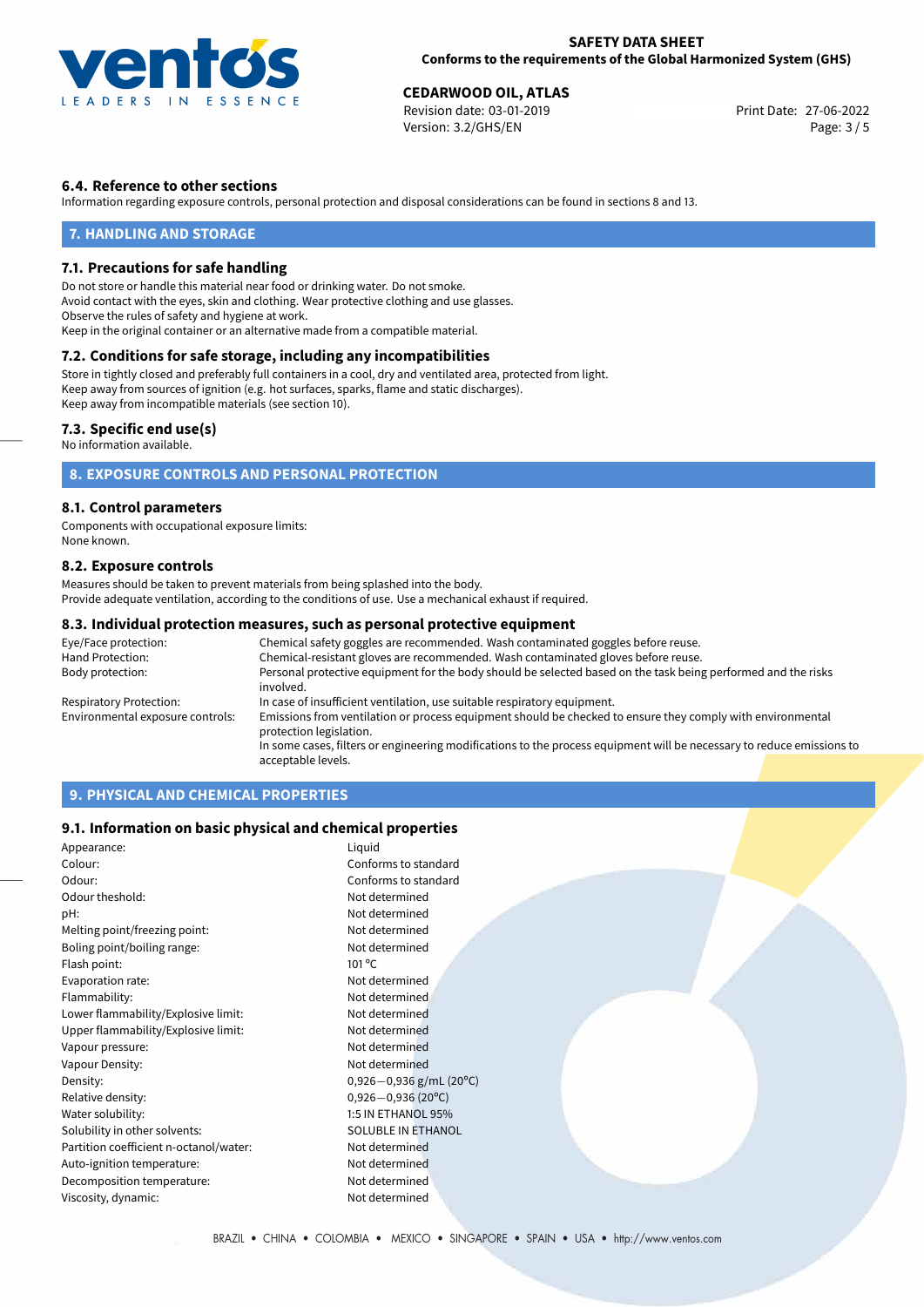

Revision date: 03-01-2019 Version: 3.2/GHS/EN Page: 4 / 5

| Viscosity, kinematic: |  |
|-----------------------|--|
| Explosive properties: |  |
| Oxidising properties: |  |

Not determined Not determined Not determined

## **10. STABILITY AND REACTIVITY**

#### **10.1. Reactivity**

No hazardous reactions if stored and handled as prescribed/indicated.

### **10.2. Chemical stability**

The product is stable if stored and handled as prescribed/indicated.

#### **10.3. Possibility of hazardous reactions**

No hazardous reactions if stored and handled as prescribed/indicated.

#### **10.4. Conditions to Avoid**

Conditions to Avoid: Excessive heat, flame or other ignition sources.

#### **10.5. Incompatible materials**

Avoid contact with strong acids and bases and oxidizing agents.

#### **10.6. Hazardous decomposition products**

During combustion may form carbon monoxide and unidentified organic compounds.

## **11. TOXICOLOGICAL INFORMATION**

| <b>Acute toxicity</b>             | Based on the data available, the criteria for classification are not met. |
|-----------------------------------|---------------------------------------------------------------------------|
| Skin corrosion/irritation         | Based on the data available, the criteria for classification are not met. |
| Serious eye damage/irritation     | Based on the data available, the criteria for classification are not met. |
| Respiratory or skin sensitisation | May cause an allergic skin reaction.                                      |
| Germ cell mutagenicity            | Based on the data available, the criteria for classification are not met. |
| Carcinogenicity                   | Based on the data available, the criteria for classification are not met. |
| <b>Reproductive toxicity</b>      | Based on the data available, the criteria for classification are not met. |
| <b>STOT-single exposure</b>       | Based on the data available, the criteria for classification are not met. |
| <b>STOT-repeated exposure</b>     | Based on the data available, the criteria for classification are not met. |
| <b>Aspiration hazard</b>          | May be fatal if swallowed and enters airways.                             |

## **12. ECOLOGICAL INFORMATION**

#### **12.1. Toxicity**

**Assessment:** Toxic to aquatic life with long lasting effects. **Experimental/calculated data:** No information available.

#### **12.2. Degradability**

No information available.

#### **12.3. Bioaccumulative potential**

No information available.

#### **12.4. Soil mobility** No information available.

#### **12.5. Other adverse effects**

See also sections 6, 7, 13 and 15 Do not allow to get into waste water or waterways.

## **13. DISPOSAL CONSIDERATIONS**

#### **13.1. Waste treatment methods**

Dispose of in accordance with national and local environmental regulations.